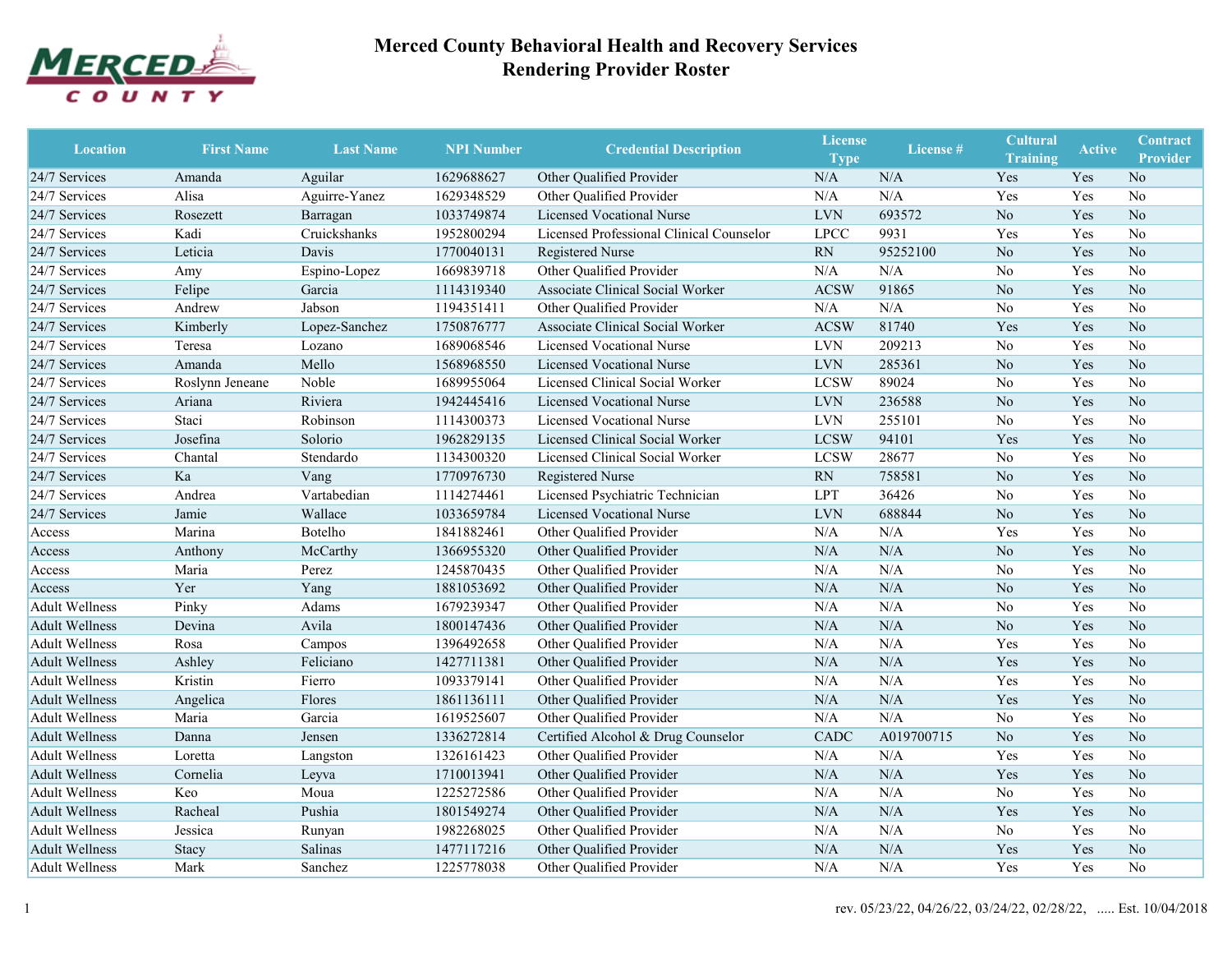

| <b>Location</b>       | <b>First Name</b> | <b>Last Name</b>  | <b>NPI Number</b> | <b>Credential Description</b>             | <b>License</b><br><b>Type</b> | License #   | <b>Cultural</b><br><b>Training</b> | <b>Active</b> | Contract<br><b>Provider</b> |
|-----------------------|-------------------|-------------------|-------------------|-------------------------------------------|-------------------------------|-------------|------------------------------------|---------------|-----------------------------|
| <b>Adult Wellness</b> | Rebecca           | Shaner            | 1255995353        | Other Qualified Provider                  | N/A                           | N/A         | N <sub>o</sub>                     | Yes           | N <sub>o</sub>              |
| <b>Adult Wellness</b> | Hope              | <b>Stokes</b>     | 1467109561        | Other Qualified Provider                  | N/A                           | N/A         | Yes                                | Yes           | N <sub>o</sub>              |
| <b>Adult Wellness</b> | Marianne          | Vilayphone        | 1043954399        | Other Qualified Provider                  | N/A                           | N/A         | Yes                                | Yes           | No                          |
| <b>Adult Wellness</b> | Sarrah            | Wallace           | 1316312606        | Other Qualified Provider                  | N/A                           | N/A         | No                                 | Yes           | N <sub>o</sub>              |
| <b>Adult Wellness</b> | Dora              | Yanez             | 1134783061        | Other Qualified Provider                  | N/A                           | N/A         | N <sub>o</sub>                     | Yes           | No                          |
| Aegis                 | Cynthia           | Butrym            | 1467008789        | <b>Licensed Vocational Nurse</b>          | <b>LVN</b>                    | 263351      | Yes                                | Yes           | Yes                         |
| Aegis                 | Deondre           | Cummings          | 1467023911        | Registered Alcohol & Drug Technician      | <b>RADT</b>                   | R1439150721 | Yes                                | Yes           | Yes                         |
| Aegis                 | Violease          | Cunningham        | 1942978366        | Certified Alcohol & Drug Counselor        | CADC                          | C059190818  | Yes                                | Yes           | Yes                         |
| Aegis                 | Maria             | Davila            | 1881253177        | <b>Licensed Vocational Nurse</b>          | <b>LVN</b>                    | 701295      | Yes                                | Yes           | Yes                         |
| Aegis                 | Philicia          | Garcia            | 1619637196        | Certified Alcohol & Drug Counselor        | <b>RADT</b>                   | R1411671220 | No                                 | Yes           | Yes                         |
| Aegis                 | Juanita           | Guzman            | 1376177873        | <b>Licensed Vocational Nurse</b>          | <b>LVN</b>                    | 693755      | Yes                                | Yes           | Yes                         |
| Aegis                 | Claudia           | Llamas            | 1447809900        | <b>Licensed Vocational Nurse</b>          | <b>LVN</b>                    | 250781      | Yes                                | Yes           | Yes                         |
| Aegis                 | Aileen            | Logan             | 1962944033        | Certified Alcohol & Drug Counselor        | CADC                          | Ci34391221  | Yes                                | Yes           | Yes                         |
| Aegis                 | Emma              | Lopez             | 1104357532        | Registered Alcohol & Drug Technician      | <b>RADT</b>                   | R1370391119 | Yes                                | Yes           | Yes                         |
| Aegis                 | Rebecca           | Mitchell          | 1922130780        | Associate Marriage & Family Therapist     | <b>AMFT</b>                   | 99615       | Yes                                | Yes           | Yes                         |
| Aegis                 | Alyssa Marie      | Perez             | 1790391316        | Registered Alcohol & Drug Technician      | <b>RADT</b>                   | R1406151020 | N <sub>o</sub>                     | Yes           | Yes                         |
| Aegis                 | David             | Smith             | 1376215558        | Substance Use Disorder Clinical Care      | <b>SUDCC</b>                  | 8124        | Yes                                | Yes           | Yes                         |
| Aegis                 | Nikiesha          | Thomas            | 1649626946        | Nurse Practitioner                        | NP                            | 95014109    | Yes                                | Yes           | Yes                         |
| Aegis                 | Carrie            | Mattmiller        | 1063068955        | Licensed Vocational Nurse                 | <b>LVN</b>                    | 189332      | Yes                                | Yes           | Yes                         |
| Aegis                 | Anne              | McCarthy          | 1093965790        | Certified Alcohol & Drug Counselor        | CADC                          | Ci5550216   | Yes                                | Yes           | Yes                         |
| Aegis                 | Margaret          | Vaughan           | 1568035632        | Registered Alcohol & Drug Technician      | <b>RADT</b>                   | R1440720821 | Yes                                | Yes           | Yes                         |
| Aegis                 | Windy             | Xiong             | 1124628516        | Registered Alcohol & Drug Technician      | <b>RADT</b>                   | R1411671220 | No                                 | Yes           | Yes                         |
| Aegis                 | Aspen             | Young             | 1417698374        | Certified Alcohol & Drug Counselor        | <b>CCAPP</b>                  | R1465690422 | N <sub>o</sub>                     | Yes           | Yes                         |
| <b>ASOC</b>           | Melissa           | Alamilla          | 1417346081        | Other Qualified Provider                  | N/A                           | N/A         | No                                 | Yes           | No                          |
| <b>ASOC</b>           | Michelle          | Alcaraz-Gutierrez | 1710462080        | Associate Marriage & Family Therapist     | <b>AMFT</b>                   | 108251      | Yes                                | Yes           | N <sub>o</sub>              |
| <b>ASOC</b>           | Farhana           | Ali               | 1659495018        | Licensed Marriage & Family Therapist      | <b>LMFT</b>                   | 51184       | No                                 | Yes           | No                          |
| <b>ASOC</b>           | Dely              | Arzate            | 1588255186        | Other Qualified Provider                  | N/A                           | N/A         | N <sub>o</sub>                     | Yes           | No                          |
| <b>ASOC</b>           | Rachael           | Avila             | 1972908820        | Associate Clinical Social Worker          | <b>ACSW</b>                   | 83503       | No                                 | Yes           | No                          |
| <b>ASOC</b>           | Regina            | Battle            | 1508154469        | Licensed Marriage & Family Therapist      | <b>LMFT</b>                   | 107639      | N <sub>o</sub>                     | Yes           | N <sub>o</sub>              |
| <b>ASOC</b>           | Kimberlee         | Bledsoe           | 1134388838        | Certified Alcohol & Drug Counselor        | CADC                          | C059010718  | Yes                                | Yes           | No                          |
| <b>ASOC</b>           | Ariana            | Cadena            | 1083244784        | <b>Licensed Vocational Nurse</b>          | <b>LVN</b>                    | 705721      | N <sub>o</sub>                     | Yes           | No                          |
| <b>ASOC</b>           | Maria             | Garcia Sandoval   | 1467639310        | Licensed Clinical Social Worker           | <b>LCSW</b>                   | 85689       | No                                 | Yes           | No                          |
| <b>ASOC</b>           | Joseph            | Gonzalez          | 1588228068        | Other Qualified Provider                  | N/A                           | N/A         | N <sub>o</sub>                     | Yes           | No                          |
| <b>ASOC</b>           | Jean              | Her               | 1871625624        | Other Qualified Provider                  | N/A                           | N/A         | No                                 | Yes           | No                          |
| <b>ASOC</b>           | You               | Her               | 1386170637        | Associate Clinical Social Worker          | <b>ACSW</b>                   | 83598       | Yes                                | Yes           | $\rm No$                    |
| <b>ASOC</b>           | Jared             | Jensen            | 1528460599        | Other Qualified Provider                  | N/A                           | N/A         | No                                 | Yes           | No                          |
| <b>ASOC</b>           | Amanda            | Magallanes        | 1023666195        | Associate Professional Clinical Counselor | APCC                          | 6552        | Yes                                | Yes           | $\rm No$                    |
| <b>ASOC</b>           | Johnna            | Martella          | 1477116432        | Other Qualified Provider                  | N/A                           | N/A         | No                                 | Yes           | No                          |
| <b>ASOC</b>           | Kirsten           | Martin            | 1811649429        | Other Qualified Provider                  | N/A                           | N/A         | No                                 | Yes           | No                          |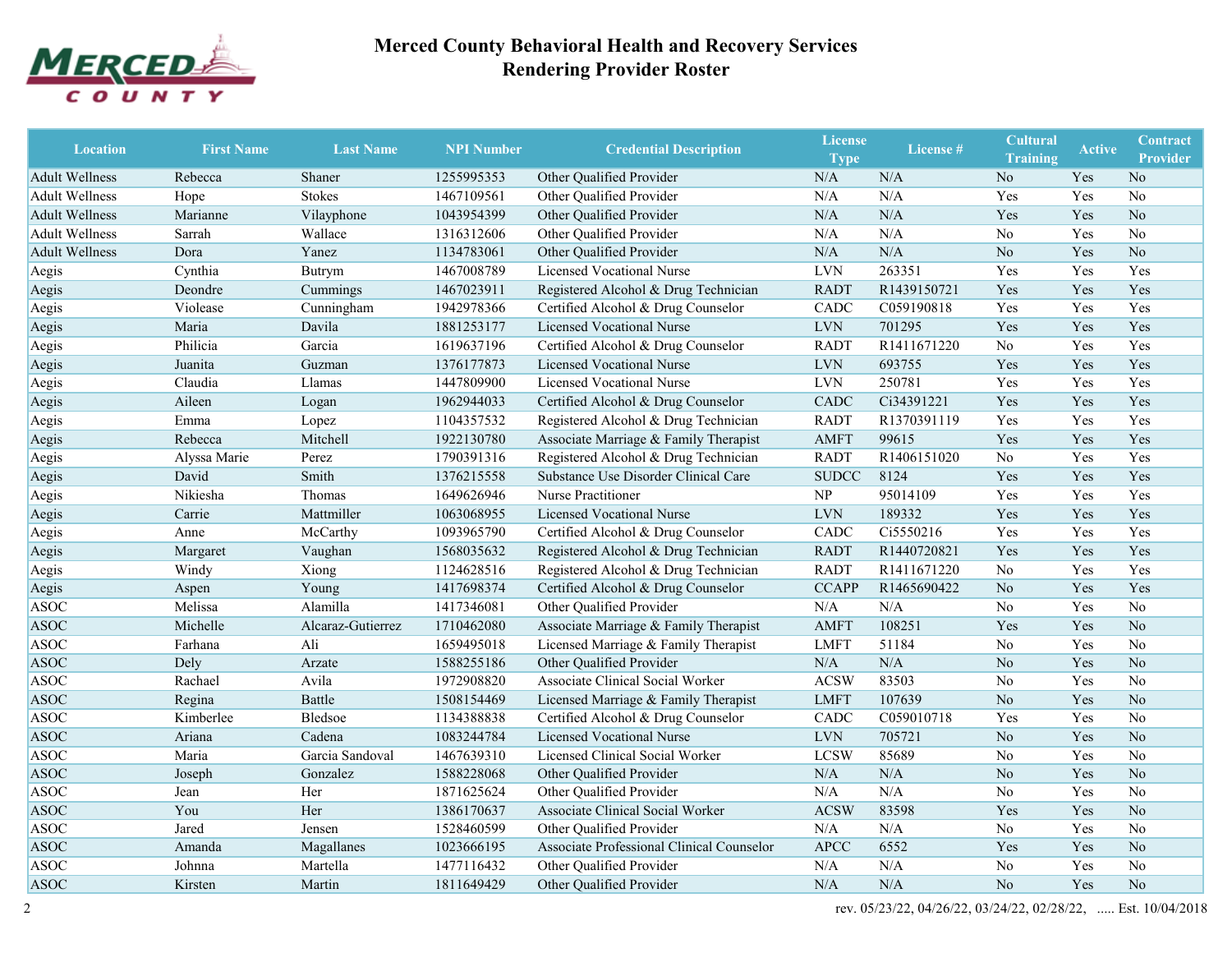

| <b>Location</b> | <b>First Name</b> | <b>Last Name</b> | <b>NPI Number</b> | <b>Credential Description</b>             | <b>License</b><br><b>Type</b> | License <sup>#</sup> | <b>Cultural</b><br><b>Training</b> | <b>Active</b> | <b>Contract</b><br><b>Provider</b> |
|-----------------|-------------------|------------------|-------------------|-------------------------------------------|-------------------------------|----------------------|------------------------------------|---------------|------------------------------------|
| <b>ASOC</b>     | Christina         | Martinez         | 1124536628        | Licensed Clinical Social Worker           | <b>LCSW</b>                   | 76903                | No                                 | Yes           | No                                 |
| <b>ASOC</b>     | Dolores           | Mejia            | 1821277278        | Other Qualified Provider                  | N/A                           | N/A                  | N <sub>o</sub>                     | Yes           | N <sub>o</sub>                     |
| ASOC            | Matthew           | Oscianko         | 1700545266        | Other Qualified Provider                  | N/A                           | N/A                  | No                                 | Yes           | No                                 |
| <b>ASOC</b>     | Laura             | Ramirez          | 1386281731        | Other Qualified Provider                  | N/A                           | $\rm N/A$            | No                                 | Yes           | N <sub>o</sub>                     |
| <b>ASOC</b>     | <b>Brett</b>      | Rodheim          | 1083768956        | Licensed Marriage & Family Therapist      | <b>LMFT</b>                   | 110766               | No                                 | Yes           | No                                 |
| <b>ASOC</b>     | Bianca            | Rodriguez        | 1831553486        | Associate Clinical Social Worker          | <b>ACSW</b>                   | 90346                | Yes                                | Yes           | N <sub>o</sub>                     |
| <b>ASOC</b>     | Salina            | Romero           | 1356973234        | Other Qualified Provider                  | N/A                           | N/A                  | Yes                                | Yes           | No                                 |
| <b>ASOC</b>     | Jacqlyn           | Salinas          | 1215678206        | Other Qualified Provider                  | N/A                           | $\rm N/A$            | Yes                                | Yes           | N <sub>o</sub>                     |
| <b>ASOC</b>     | Carmen            | Sorisho          | 1366585531        | Licensed Marriage & Family Therapist      | <b>LMFT</b>                   | 116850               | No                                 | Yes           | No                                 |
| <b>ASOC</b>     | Jason             | Taylor           | 1457915076        | Other Qualified Provider                  | N/A                           | $\rm N/A$            | N <sub>o</sub>                     | Yes           | N <sub>o</sub>                     |
| <b>ASOC</b>     | Sarah             | Taylor           | 1326712076        | Associate Clinical Social Worker          | <b>ACSW</b>                   | 93768                | Yes                                | Yes           | No                                 |
| <b>ASOC</b>     | Mai               | Thao             | 1881078434        | Associate Clinical Social Worker          | <b>ACSW</b>                   | 92941                | Yes                                | Yes           | N <sub>o</sub>                     |
| <b>ASOC</b>     | David             | Torres           | 1194389536        | Other Qualified Provider                  | N/A                           | N/A                  | No                                 | Yes           | N <sub>o</sub>                     |
| <b>ASOC</b>     | Andrea            | Tovar            | 1326695107        | Associate Marriage & Family Therapist     | <b>AMFT</b>                   | 114041               | N <sub>o</sub>                     | Yes           | N <sub>o</sub>                     |
| <b>ASOC</b>     | Yia               | Vang             | 1356478648        | Associate Clinical Social Worker          | <b>ACSW</b>                   | 97470                | No                                 | Yes           | No                                 |
| <b>ASOC</b>     | Zer               | Yang             | 1942582689        | Associate Clinical Social Worker          | <b>ACSW</b>                   | 85223                | N <sub>o</sub>                     | Yes           | N <sub>o</sub>                     |
| <b>ASOC</b>     | Zahid             | Natasha          | 1619517877        | Associate Professional Clinical Counselor | <b>APCC</b>                   | 6436                 | Yes                                | Yes           | No                                 |
| Aspiranet       | Christal          | Acosta           | 1942972781        | Other Qualified Provider                  | N/A                           | N/A                  | N <sub>o</sub>                     | Yes           | Yes                                |
| Aspiranet       | Ryan Nichole      | Albright         | 1164891313        | Licensed Marriage & Family Therapist      | <b>LMFT</b>                   | 109390               | Yes                                | Yes           | Yes                                |
| Aspiranet       | Patricia          | Arevale          | 1023789989        | Other Qualified Provider                  | N/A                           | N/A                  | N <sub>o</sub>                     | Yes           | Yes                                |
| Aspiranet       | Jesunia           | Belerique        | 1043560840        | Associate Marriage & Family Therapist     | <b>AMFT</b>                   | 192824               | Yes                                | Yes           | Yes                                |
| Aspiranet       | Lorena            | Berdejo          | 1467859702        | Other Qualified Provider                  | N/A                           | N/A                  | Yes                                | Yes           | Yes                                |
| Aspiranet       | Evelyn            | Betancourt       | 1356823512        | Associate Clinical Social Worker          | <b>ACSW</b>                   | 100557               | No                                 | Yes           | Yes                                |
| Aspiranet       | Brenda            | Bravo Trujillo   | 1669983557        | Other Qualified Provider                  | N/A                           | N/A                  | Yes                                | Yes           | Yes                                |
| Aspiranet       | Katherine         | Brown            | 1679059109        | Other Qualified Provider                  | N/A                           | N/A                  | No                                 | Yes           | Yes                                |
| Aspiranet       | Devona            | <b>Butler</b>    | 1194301069        | Associate Marriage & Family Therapist     | <b>AMFT</b>                   | 112248               | N <sub>o</sub>                     | Yes           | Yes                                |
| Aspiranet       | Jimmy             | Campos           | 1366024473        | Other Qualified Provider                  | N/A                           | N/A                  | Yes                                | Yes           | Yes                                |
| Aspiranet       | Cristal           | Cardona          | 1710536008        | Other Qualified Provider                  | N/A                           | N/A                  | N <sub>o</sub>                     | Yes           | Yes                                |
| Aspiranet       | Priscilla         | Carrillo         | 1033640966        | Other Qualified Provider                  | N/A                           | N/A                  | Yes                                | Yes           | Yes                                |
| Aspiranet       | Lynn              | Dulle            | 1811542616        | Other Qualified Provider                  | N/A                           | N/A                  | N <sub>o</sub>                     | Yes           | Yes                                |
| Aspiranet       | Dulce             | Estrada          | 1558017327        | Other Qualified Provider                  | N/A                           | N/A                  | Yes                                | Yes           | Yes                                |
| Aspiranet       | Alexandra         | Garcia           | 1205427812        | Other Qualified Provider                  | N/A                           | $\rm N/A$            | No                                 | Yes           | Yes                                |
| Aspiranet       | April             | Garcia           | 1225328859        | Licensed Clinical Social Worker           | <b>LCSW</b>                   | 85205                | Yes                                | Yes           | Yes                                |
| Aspiranet       | Vanessah          | Garcia Resendez  | 1801353065        | Other Qualified Provider                  | N/A                           | $\rm N/A$            | Yes                                | Yes           | Yes                                |
| Aspiranet       | Alexandra         | Garcia-Resendez  | 1205427812        | Other Qualified Provider                  | N/A                           | N/A                  | No                                 | Yes           | Yes                                |
| Aspiranet       | Vanessah          | Garcia-Resendez  | 1891367298        | Other Qualified Provider                  | N/A                           | N/A                  | N <sub>o</sub>                     | Yes           | Yes                                |
| Aspiranet       | Nayeli            | Gonzalez         | 1013462902        | Other Qualified Provider                  | N/A                           | N/A                  | Yes                                | Yes           | Yes                                |
| Aspiranet       | Thalia            | Guillen          | 1851063697        | Other Qualified Provider                  | N/A                           | $\rm N/A$            | N <sub>o</sub>                     | Yes           | Yes                                |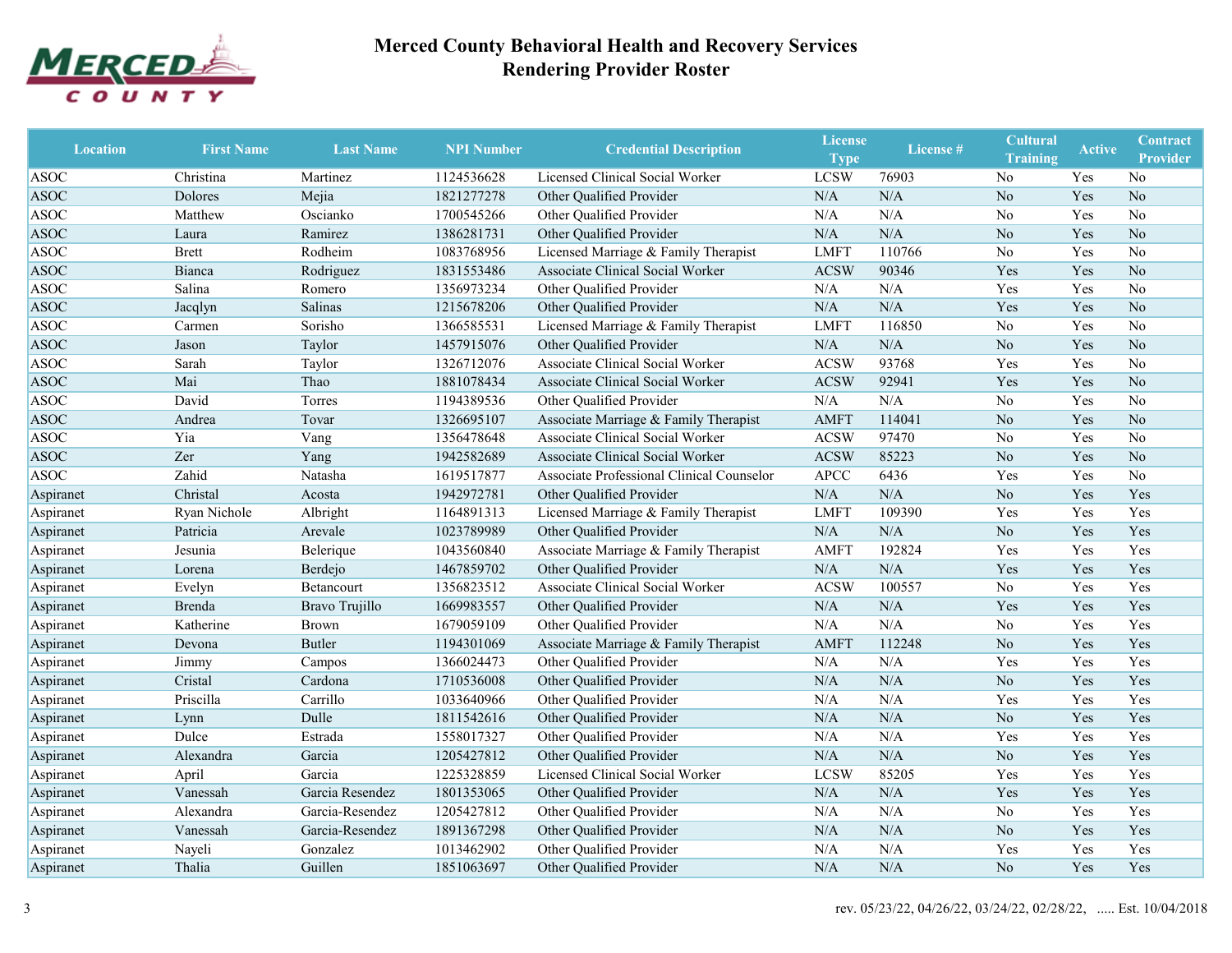

| <b>Location</b>              | <b>First Name</b> | <b>Last Name</b> | <b>NPI Number</b> | <b>Credential Description</b>             | <b>License</b><br><b>Type</b> | License #  | <b>Cultural</b><br><b>Training</b> | <b>Active</b> | <b>Contract</b><br><b>Provider</b> |
|------------------------------|-------------------|------------------|-------------------|-------------------------------------------|-------------------------------|------------|------------------------------------|---------------|------------------------------------|
| Aspiranet                    | Jessica           | Herrington       | 1073858775        | Associate Marriage & Family Therapist     | <b>AMFT</b>                   | 104077     | Yes                                | Yes           | Yes                                |
| Aspiranet                    | Renee             | Hill             | 1477974079        | Associate Professional Clinical Counselor | <b>APCC</b>                   | 9272       | Yes                                | Yes           | Yes                                |
| Aspiranet                    | Debra             | Horn             | 1487043485        | Other Qualified Provider                  | N/A                           | N/A        | Yes                                | Yes           | Yes                                |
| Aspiranet                    | Luis              | Leyva            | 1316425374        | Other Qualified Provider                  | N/A                           | N/A        | Yes                                | Yes           | Yes                                |
| Aspiranet                    | Arlene            | Mariscal         | 1487202958        | Other Qualified Provider                  | N/A                           | N/A        | No                                 | Yes           | Yes                                |
| Aspiranet                    | Cynthia           | Martinez         | 1215528203        | Other Qualified Provider                  | N/A                           | N/A        | No                                 | Yes           | Yes                                |
| Aspiranet                    | Monica            | Mata             | 1083938732        | Other Qualified Provider                  | N/A                           | N/A        | Yes                                | Yes           | Yes                                |
| Aspiranet                    | Rebecca           | McMullen         | 1871895607        | Licensed Professional Clinical Counselor  | <b>LPCC</b>                   | 5788       | Yes                                | Yes           | Yes                                |
| Aspiranet                    | Fabian            | Meneses          | 1164995890        | Other Qualified Provider                  | N/A                           | N/A        | Yes                                | Yes           | Yes                                |
| Aspiranet                    | Yanahi            | Morales Luque    | 1245702414        | Other Qualified Provider                  | N/A                           | N/A        | Yes                                | Yes           | Yes                                |
| Aspiranet                    | Alex              | Mulch            | 1295245082        | Associate Clinical Social Worker          | <b>ACSW</b>                   | 107008     | No                                 | Yes           | Yes                                |
| Aspiranet                    | Nancy             | Murillo Ramos    | 1336440692        | Associate Clinical Social Worker          | <b>ACSW</b>                   | 82515      | Yes                                | Yes           | Yes                                |
| Aspiranet                    | Georgia           | Nieves           | 1699204610        | Associate Professional Clinical Counselor | <b>APCC</b>                   | 5495       | Yes                                | Yes           | Yes                                |
| Aspiranet                    | Lorena            | Ochoa            | 1053617563        | Other Qualified Provider                  | N/A                           | N/A        | Yes                                | Yes           | Yes                                |
| Aspiranet                    | Maria             | Osornio          | 1477030104        | Other Qualified Provider                  | N/A                           | N/A        | Yes                                | Yes           | Yes                                |
| Aspiranet                    | Gagandeep         | Popli            | 1750348025        | Licensed Psychiatrist                     | <b>MD</b>                     | A90262     | Yes                                | Yes           | Yes                                |
| Aspiranet                    | Ayanna            | Presley          | 1801413513        | Other Qualified Provider                  | N/A                           | N/A        | No                                 | Yes           | Yes                                |
| Aspiranet                    | Noemi             | Ramirez          | 1255929642        | Other Qualified Provider                  | N/A                           | N/A        | No                                 | Yes           | Yes                                |
| Aspiranet                    | Lizette           | Rodriguez        | 1194367060        | Other Qualified Provider                  | N/A                           | N/A        | No                                 | Yes           | Yes                                |
| Aspiranet                    | Angelita          | Rojas            | 1235582628        | Other Qualified Provider                  | N/A                           | N/A        | Yes                                | Yes           | Yes                                |
| Aspiranet                    | Laura             | Ruell            | 1831449164        | Other Qualified Provider                  | N/A                           | N/A        | Yes                                | Yes           | Yes                                |
| Aspiranet                    | Cyrena            | Salinas          | 1790309748        | Associate Clinical Social Worker          | <b>ACSW</b>                   | 97405      | N <sub>o</sub>                     | Yes           | Yes                                |
| Aspiranet                    | Adria             | Sargent          | 1932404787        | Other Qualified Provider                  | N/A                           | N/A        | Yes                                | Yes           | Yes                                |
| Aspiranet                    | Merry             | Tern             | 1285253872        | Other Qualified Provider                  | N/A                           | N/A        | No                                 | Yes           | Yes                                |
| Aspiranet                    | Daniel            | Thomason         | 1780083410        | Associate Marriage & Family Therapist     | <b>AMFT</b>                   | 105199     | No                                 | Yes           | Yes                                |
| Aspiranet                    | Carley            | Tucker           | 1942721154        | Other Qualified Provider                  | N/A                           | N/A        | Yes                                | Yes           | Yes                                |
| Aspiranet                    | Maricruz          | Valencia         | 1699321257        | Other Qualified Provider                  | N/A                           | N/A        | Yes                                | Yes           | Yes                                |
| Aspiranet                    | Jorge             | Vallejo          | 1508380643        | Other Qualified Provider                  | N/A                           | $\rm N/A$  | Yes                                | Yes           | Yes                                |
| Aspiranet                    | Maria             | Vasquez          | 1861961872        | Associate Clinical Social Worker          | <b>ACSW</b>                   | 86939      | No                                 | Yes           | Yes                                |
| Aspiranet                    | Nancy             | Yang             | 1356632293        | Associate Clinical Social Worker          | <b>ACSW</b>                   | 87782      | Yes                                | Yes           | Yes                                |
| Aspiranet                    | Janet             | Zamudio          | 1841627007        | Other Qualified Provider                  | N/A                           | N/A        | No                                 | Yes           | Yes                                |
| CalWORKs                     | Emilia            | Flores De Perez  | 1184271627        | Other Qualified Provider                  | N/A                           | $\rm N/A$  | Yes                                | Yes           | No                                 |
| <b>CalWORKs</b>              | Karla             | Newman           | 1669848511        | Certified Alcohol & Drug Counselor        | CADC                          | C037060316 | No                                 | Yes           | N <sub>o</sub>                     |
| <b>CalWORKs</b>              | Nai               | Saechao          | 1508522475        | Associate Clinical Social Worker          | <b>ACSW</b>                   | 104535     | No                                 | Yes           | $\rm No$                           |
| <b>Creative Alternatives</b> | Elsa              | Alvarez Garcia   | 1376990739        | Associate Clinical Social Worker          | <b>ACSW</b>                   | 80268      | Yes                                | Yes           | Yes                                |
| <b>Creative Alternatives</b> | Kathy             | Findley          | 1891221743        | Associate Marriage & Family Therapist     | <b>AMFT</b>                   | 92284      | Yes                                | Yes           | Yes                                |
| <b>Creative Alternatives</b> | Dulce             | Herrera          | 1144772534        | Other Qualified Provider                  | N/A                           | N/A        | Yes                                | Yes           | Yes                                |
| <b>Creative Alternatives</b> | Karina            | Moreno           | 1629576038        | Other Qualified Provider                  | N/A                           | $\rm N/A$  | Yes                                | Yes           | Yes                                |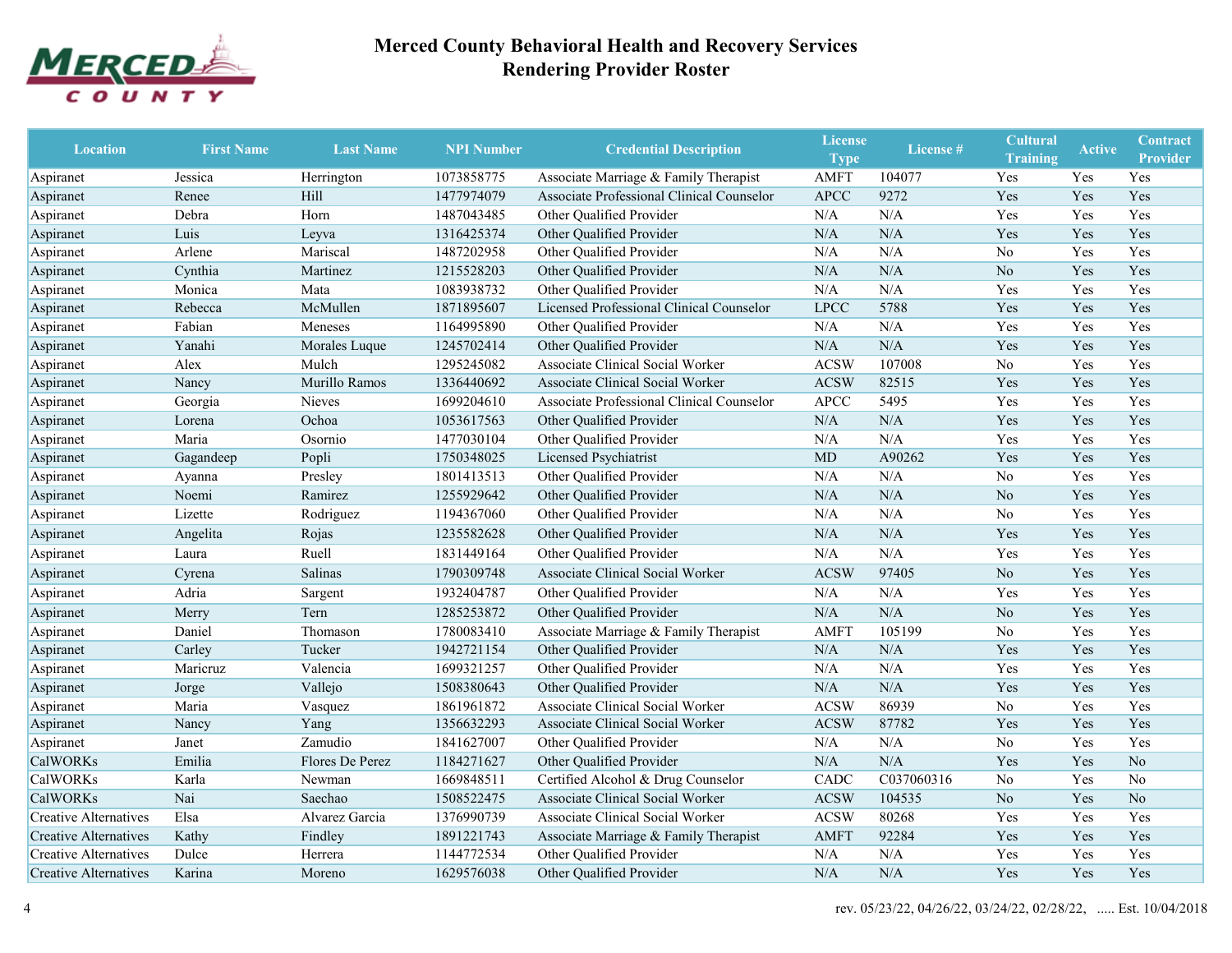

| <b>Location</b>              | <b>First Name</b> | <b>Last Name</b> | <b>NPI Number</b> | <b>Credential Description</b>              | <b>License</b><br><b>Type</b> | License #   | <b>Cultural</b><br><b>Training</b> | <b>Active</b> | <b>Contract</b><br><b>Provider</b> |
|------------------------------|-------------------|------------------|-------------------|--------------------------------------------|-------------------------------|-------------|------------------------------------|---------------|------------------------------------|
| Creative Alternatives        | Gladys            | Ramirez          | 1912479379        | Licensed Vocational Nurse                  | <b>LVN</b>                    | 686089      | Yes                                | Yes           | Yes                                |
| Creative Alternatives        | Veronica          | Ramirez          | 1336294552        | Other Qualified Provider                   | N/A                           | N/A         | Yes                                | Yes           | Yes                                |
| Creative Alternatives        | Tracy             | Silveira         | 1942727755        | Associate Marriage & Family Therapist      | <b>AMFT</b>                   | 100542      | Yes                                | Yes           | Yes                                |
| <b>Creative Alternatives</b> | Chris             | Soares           | 1972071231        | Associate Clinical Social Worker           | <b>ACSW</b>                   | 84284       | Yes                                | Yes           | Yes                                |
| Creative Alternatives        | John              | Yarbrough        | 1407932742        | Licensed Psychiatrist                      | MD                            | A111929     | Yes                                | Yes           | Yes                                |
| <b>CSMA</b>                  | Paul              | Carty            | 1861966566        | Registered Alcohol & Drug Technician       | <b>RADT</b>                   | R1281891117 | No                                 | Yes           | Yes                                |
| <b>CSMA</b>                  | Sean              | Conver           | 1265904742        | Registered Alcohol & Drug Technician       | <b>RADT</b>                   | R1335520119 | No                                 | Yes           | Yes                                |
| <b>CSMA</b>                  | Bernadette        | Harty            | 1477113066        | Certified Alcohol & Drug Counselor         | CADC                          | Ci32140321  | N <sub>o</sub>                     | Yes           | Yes                                |
| <b>CSMA</b>                  | Tabatha           | Hernandez        | 1396143160        | Certified Alcohol & Drug Counselor         | CADC                          | A043271216  | No                                 | Yes           | Yes                                |
| <b>CSMA</b>                  | Mike              | Hetland          | 1760681472        | Certified Alcohol & Drug Counselor         | CADC                          | A020090815  | N <sub>o</sub>                     | Yes           | Yes                                |
| <b>CSMA</b>                  | Charlotte         | Key              | 1174032015        | Certified Alcohol & Drug Counselor         | CADC                          | Ci07590417  | No                                 | Yes           | Yes                                |
| <b>CSMA</b>                  | Lori              | Newman           | 1467886820        | Licensed Advanced Alcohol & Drug Counselor | <b>LAADC</b>                  | LCi04230615 | N <sub>o</sub>                     | Yes           | Yes                                |
| <b>CSMA</b>                  | Angelita          | Raffa            | 1558032417        | Registered Alcohol & Drug Technician       | <b>RADT</b>                   | R1441540821 | No                                 | Yes           | Yes                                |
| <b>CSMA</b>                  | Roseann           | Reynoso          | 1033675996        | Certified Alcohol & Drug Counselor         | CADC                          | Ci33770821  | N <sub>o</sub>                     | Yes           | Yes                                |
| <b>CSMA</b>                  | Gabriel           | Rojas            | 1467727271        | Certified Alcohol & Drug Counselor         | CADC                          | C030950215  | No                                 | Yes           | Yes                                |
| <b>CSMA</b>                  | Jason             | Young            | 1952873374        | Certified Alcohol & Drug Counselor         | CADC                          | Ci30360720  | N <sub>o</sub>                     | Yes           | Yes                                |
| <b>CSOC</b>                  | Jessica           | Bautista         | 1003961210        | Licensed Marriage & Family Therapist       | <b>LMFT</b>                   | 41000       | Yes                                | Yes           | N <sub>o</sub>                     |
| <b>CSOC</b>                  | Juliana           | <b>Bustillos</b> | 1639487457        | Licensed Clinical Social Worker            | <b>LCSW</b>                   | 85663       | Yes                                | Yes           | No                                 |
| <b>CSOC</b>                  | Christina         | Carrillo         | 1912599598        | Other Qualified Provider                   | N/A                           | N/A         | Yes                                | Yes           | N <sub>o</sub>                     |
| <b>CSOC</b>                  | Richard           | Denno            | 1417433665        | Associate Marriage & Family Therapist      | <b>AMFT</b>                   | 105310      | Yes                                | Yes           | N <sub>o</sub>                     |
| <b>CSOC</b>                  | Jaime             | Doradea          | 1235336215        | Licensed Clinical Social Worker            | <b>LCSW</b>                   | 93663       | No                                 | Yes           | No                                 |
| <b>CSOC</b>                  | Lila              | Eslinger         | 1588986855        | Licensed Marriage & Family Therapist       | <b>LMFT</b>                   | 52737       | Yes                                | Yes           | N <sub>o</sub>                     |
| <b>CSOC</b>                  | Jamie             | Newman           | 1245974492        | Other Qualified Provider                   | N/A                           | N/A         | Yes                                | Yes           | No                                 |
| <b>CSOC</b>                  | Nhia              | Lee              | 1326580531        | Associate Marriage & Family Therapist      | <b>AMFT</b>                   | 124389      | Yes                                | Yes           | N <sub>o</sub>                     |
| <b>CSOC</b>                  | Kristen           | Mata             | 1831771195        | Licensed Marriage & Family Therapist       | <b>LMFT</b>                   | 124089      | Yes                                | Yes           | N <sub>o</sub>                     |
| <b>CSOC</b>                  | Aliyah            | Moreno           | 1548914203        | Other Qualified Provider                   | N/A                           | N/A         | Yes                                | Yes           | No                                 |
| <b>CSOC</b>                  | Jamie Dena        | Nard             | 1831448703        | Associate Marriage & Family Therapist      | <b>AMFT</b>                   | 105784      | No                                 | Yes           | N <sub>o</sub>                     |
| <b>CSOC</b>                  | Tanya             | Riley            | 1598130023        | Associate Clinical Social Worker           | <b>ACSW</b>                   | 90859       | N <sub>o</sub>                     | Yes           | No                                 |
| <b>CSOC</b>                  | Kao               | Saelee           | 1184139768        | Associate Clinical Social Worker           | <b>ACSW</b>                   | 90945       | Yes                                | Yes           | No                                 |
| <b>CSOC</b>                  | Harvey            | Soza             | 1336750025        | Other Qualified Provider                   | N/A                           | N/A         | Yes                                | Yes           | No                                 |
| <b>CSOC</b>                  | Barbara           | Suggs            | 1912053091        | Licensed Clinical Social Worker            | <b>LCSW</b>                   | 18680       | No                                 | Yes           | No                                 |
| <b>CSOC</b>                  | Cierra            | Sweet            | 1093209488        | Other Qualified Provider                   | N/A                           | N/A         | Yes                                | Yes           | No                                 |
| <b>CSOC</b>                  | Sandy             | Vang             | 1417628066        | Associate Clinical Social Worker           | <b>ACSW</b>                   | $\rm N/A$   | Yes                                | Yes           | No                                 |
| <b>CSOC</b>                  | Tanya             | Walker           | 1386911725        | Certified Alcohol & Drug Counselor         | ${\rm CADC}$                  | C057270618  | No                                 | Yes           | $\rm No$                           |
| <b>CSOC</b>                  | May Ci            | Xiong            | 1053625400        | Licensed Clinical Social Worker            | <b>LCSW</b>                   | 76345       | Yes                                | Yes           | No                                 |
| <b>GLOM</b>                  | Shannon           | Apodaca          | 1902165343        | Other Qualified Provider                   | N/A                           | $\rm N/A$   | N <sub>0</sub>                     | Yes           | Yes                                |
| <b>GLOM</b>                  | Alexandria        | Archangel        | 1932871597        | Other Qualified Provider                   | N/A                           | $\rm N/A$   | No                                 | Yes           | Yes                                |
| <b>GLOM</b>                  | Roy               | Arellano         | 1548824659        | Other Qualified Provider                   | N/A                           | N/A         | No                                 | Yes           | Yes                                |
| <b>GLOM</b>                  | Andrea            | Avelar           | 1295304897        | Other Qualified Provider                   | N/A                           | N/A         | No                                 | Yes           | Yes                                |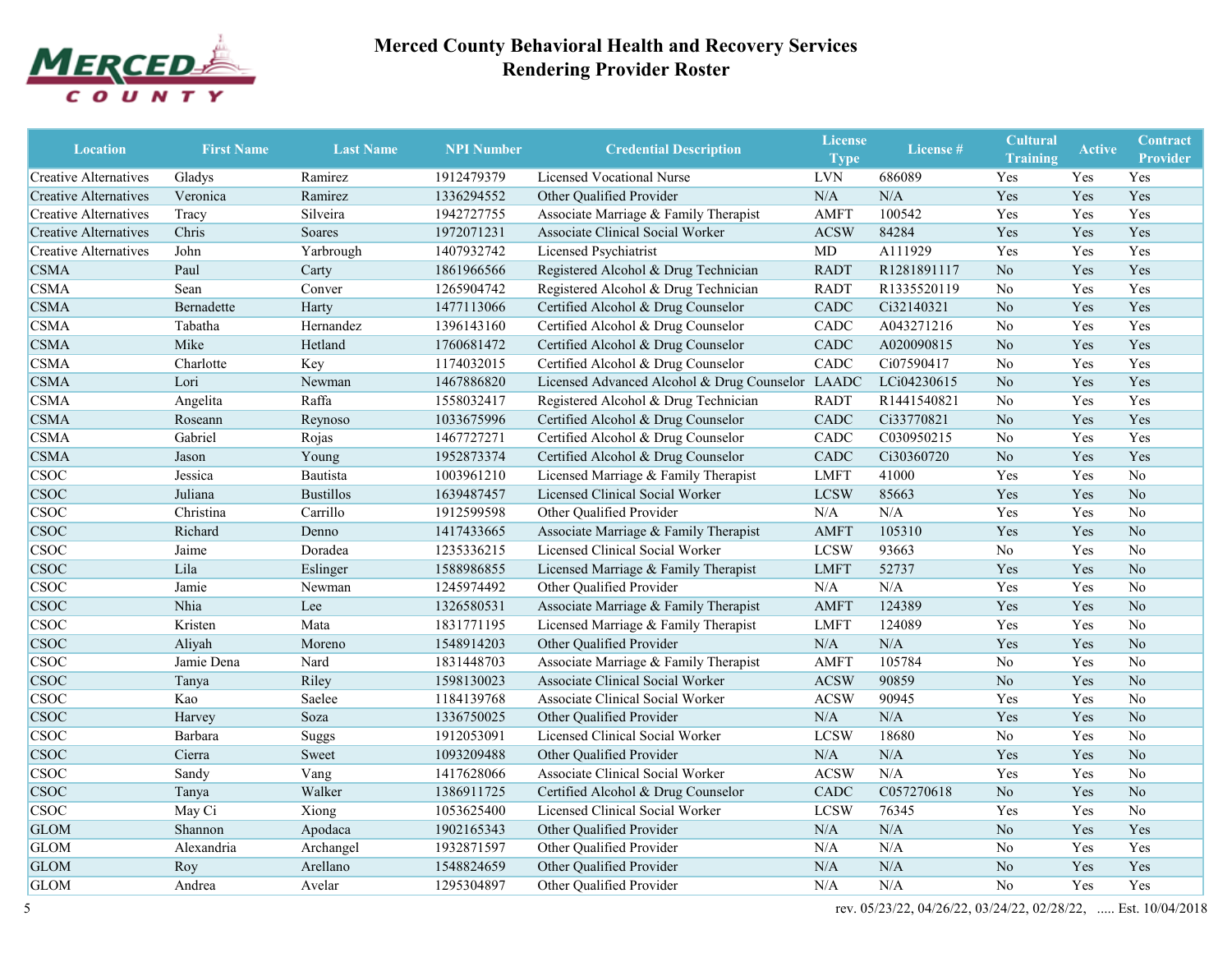

| <b>Location</b> | <b>First Name</b> | <b>Last Name</b> | <b>NPI Number</b> | <b>Credential Description</b>         | <b>License</b><br><b>Type</b> | License # | <b>Cultural</b><br><b>Training</b> | <b>Active</b> | <b>Contract</b><br><b>Provider</b> |
|-----------------|-------------------|------------------|-------------------|---------------------------------------|-------------------------------|-----------|------------------------------------|---------------|------------------------------------|
| <b>GLOM</b>     | Rodolfo           | Azua Montalvo    | 1316531775        | Other Qualified Provider              | N/A                           | N/A       | N <sub>o</sub>                     | Yes           | Yes                                |
| <b>GLOM</b>     | Gabriela          | Diaz             | 1386224905        | Other Qualified Provider              | N/A                           | N/A       | No                                 | Yes           | Yes                                |
| <b>GLOM</b>     | Joseph            | Engels           | 1194317123        | Associate Marriage & Family Therapist | <b>AMFT</b>                   | 128870    | N <sub>o</sub>                     | Yes           | Yes                                |
| <b>GLOM</b>     | Mark              | Fuentes          | 1104417526        | Other Qualified Provider              | N/A                           | N/A       | No                                 | Yes           | Yes                                |
| <b>GLOM</b>     | Luis              | Gonzalez         | 1942965553        | Other Qualified Provider              | N/A                           | N/A       | N <sub>o</sub>                     | Yes           | Yes                                |
| <b>GLOM</b>     | Janine            | Herrera          | 1790320638        | Associate Marriage & Family Therapist | <b>AMFT</b>                   | 112908    | N <sub>o</sub>                     | Yes           | Yes                                |
| <b>GLOM</b>     | Keturah           | Hood             | 1629241138        | Licensed Clinical Social Worker       | <b>LCSW</b>                   | 81315     | N <sub>o</sub>                     | Yes           | Yes                                |
| <b>GLOM</b>     | Moncerrath        | Huerta           | 1487222493        | Other Qualified Provider              | N/A                           | N/A       | No                                 | Yes           | Yes                                |
| <b>GLOM</b>     | Anthony           | Isbell           | 1932871597        | Other Qualified Provider              | $\rm N/A$                     | N/A       | N <sub>o</sub>                     | Yes           | Yes                                |
| <b>GLOM</b>     | Thomas            | Joiner           | 1841416559        | Licensed Clinical Social Worker       | <b>LCSW</b>                   | 17991     | No                                 | Yes           | Yes                                |
| <b>GLOM</b>     | AJ                | Land             | 1750923462        | Other Qualified Provider              | N/A                           | N/A       | No                                 | Yes           | Yes                                |
| <b>GLOM</b>     | Kyle              | Knowlton         | 1215522347        | Other Qualified Provider              | N/A                           | N/A       | N <sub>0</sub>                     | Yes           | Yes                                |
| <b>GLOM</b>     | Michelle          | Martin           | 1689336422        | Associate Marriage & Family Therapist | <b>AMFT</b>                   | 129121    | N <sub>o</sub>                     | Yes           | Yes                                |
| <b>GLOM</b>     | Rodolfo           | Montalvo         | 1316531775        | Other Qualified Provider              | N/A                           | N/A       | N <sub>0</sub>                     | Yes           | Yes                                |
| <b>GLOM</b>     | Valeria           | Nunes            | 1366191173        | Other Qualified Provider              | N/A                           | N/A       | N <sub>o</sub>                     | Yes           | Yes                                |
| <b>GLOM</b>     | Adriana           | Palacios         | 1780141176        | Other Qualified Provider              | N/A                           | N/A       | No                                 | Yes           | Yes                                |
| <b>GLOM</b>     | Peggy             | Phelps           | 1730302795        | Other Qualified Provider              | N/A                           | N/A       | N <sub>o</sub>                     | Yes           | Yes                                |
| <b>GLOM</b>     | Laquita           | Richardson       | 1376152751        | Other Qualified Provider              | N/A                           | N/A       | No                                 | Yes           | Yes                                |
| <b>GLOM</b>     | Gabriela          | Rocha            | 1730750043        | Other Qualified Provider              | N/A                           | N/A       | N <sub>o</sub>                     | Yes           | Yes                                |
| <b>GLOM</b>     | Jennifer          | Rosas            | 1194310136        | Other Qualified Provider              | N/A                           | N/A       | N <sub>o</sub>                     | Yes           | Yes                                |
| <b>GLOM</b>     | Krystal           | Scherer          | 1376174805        | Other Qualified Provider              | N/A                           | N/A       | N <sub>o</sub>                     | Yes           | Yes                                |
| <b>GLOM</b>     | Laneshia          | Thompson         | 1972166403        | Other Qualified Provider              | N/A                           | N/A       | N <sub>o</sub>                     | Yes           | Yes                                |
| <b>GLOM</b>     | Jonathan          | Trefault         | 1952914848        | Other Qualified Provider              | N/A                           | N/A       | Yes                                | Yes           | Yes                                |
| <b>GLOM</b>     | Maira             | Valentin         | 1992376545        | Other Qualified Provider              | N/A                           | N/A       | N <sub>o</sub>                     | Yes           | Yes                                |
| <b>GLOM</b>     | Gerardo           | Varela           | 1174199020        | Other Qualified Provider              | N/A                           | N/A       | N <sub>o</sub>                     | Yes           | Yes                                |
| <b>GLOM</b>     | Catalina          | Vasquez          | 1962015933        | Other Qualified Provider              | N/A                           | N/A       | N <sub>0</sub>                     | Yes           | Yes                                |
| <b>GLOM</b>     | Bill              | Walls            | 1881291557        | Other Qualified Provider              | N/A                           | N/A       | N <sub>o</sub>                     | Yes           | Yes                                |
| <b>GLOM</b>     | Angela            | Ware             | 1861982829        | Other Qualified Provider              | N/A                           | N/A       | No                                 | Yes           | Yes                                |
| <b>GLOM</b>     | Tevin             | Wiley            | 1912591066        | Other Qualified Provider              | N/A                           | N/A       | No                                 | Yes           | Yes                                |
| <b>GLOM</b>     | Christina         | Williams         | 1174020648        | Other Qualified Provider              | N/A                           | N/A       | N <sub>0</sub>                     | Yes           | Yes                                |
| <b>GLOM</b>     | Lucy              | Xiong            | 1336744762        | Other Qualified Provider              | N/A                           | N/A       | N <sub>o</sub>                     | Yes           | Yes                                |
| <b>GLOM</b>     | Lizette           | Zamora           | 1316581614        | Other Qualified Provider              | N/A                           | N/A       | No                                 | Yes           | Yes                                |
| <b>GLOM</b>     | Aria              | Zapata           | 1770120453        | Other Qualified Provider              | N/A                           | N/A       | N <sub>o</sub>                     | Yes           | Yes                                |
| <b>JCID</b>     | Luis              | Castro           | 1275125106        | Other Qualified Provider              | N/A                           | N/A       | N <sub>0</sub>                     | Yes           | No                                 |
| <b>JCID</b>     | Whitney           | Cornish          | 1164638276        | Associate Clinical Social Worker      | <b>ACSW</b>                   | 99923     | Yes                                | Yes           | $\rm No$                           |
| <b>JCID</b>     | Daniel            | Del Toro         | 1023611696        | Other Qualified Provider              | N/A                           | N/A       | Yes                                | Yes           | No                                 |
| <b>JCID</b>     | Charlotte         | Danipour         | 1104222082        | Associate Clinical Social Worker      | <b>ACSW</b>                   | 105901    | Yes                                | Yes           | N <sub>o</sub>                     |
| JCID            | Ma Madelin        | Hernandez-Duarte | 1427638675        | Associate Clinical Social Worker      | <b>ACSW</b>                   | 97135     | Yes                                | Yes           | No                                 |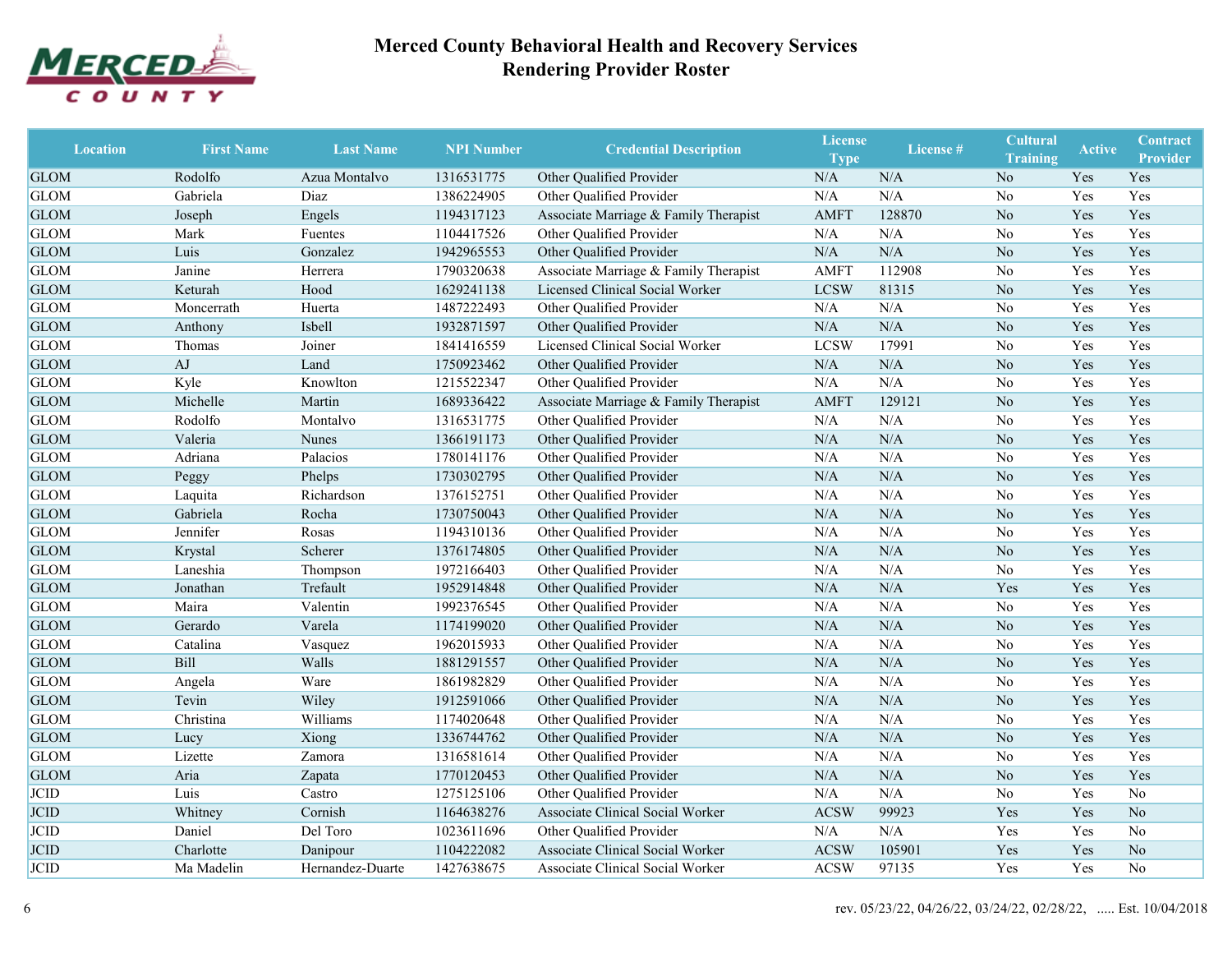

| <b>Location</b>         | <b>First Name</b> | <b>Last Name</b> | <b>NPI Number</b> | <b>Credential Description</b>        | <b>License</b><br><b>Type</b> | License <sup>#</sup> | <b>Cultural</b><br><b>Training</b> | <b>Active</b> | <b>Contract</b><br><b>Provider</b> |
|-------------------------|-------------------|------------------|-------------------|--------------------------------------|-------------------------------|----------------------|------------------------------------|---------------|------------------------------------|
| <b>JCID</b>             | Tammy             | Hickman          | 1093068272        | Certified Alcohol & Drug Counselor   | CADC                          | C29771214            | N <sub>o</sub>                     | Yes           | N <sub>o</sub>                     |
| JCID                    | Kathryn           | Holland          | 1669935060        | Other Qualified Provider             | N/A                           | N/A                  | Yes                                | Yes           | $\rm No$                           |
| <b>JCID</b>             | Lori              | Keegan           | 1033593942        | Licensed Clinical Social Worker      | <b>LCSW</b>                   | 96830                | N <sub>o</sub>                     | Yes           | No                                 |
| <b>JCID</b>             | Sean              | Lopez            | 1235775099        | Other Qualified Provider             | N/A                           | N/A                  | Yes                                | Yes           | $\rm No$                           |
| <b>JCID</b>             | Alejandro         | Munoz            | 1659779940        | Other Qualified Provider             | N/A                           | N/A                  | No                                 | Yes           | No                                 |
| JCID                    | Alfred            | Ramirez          | 1689059578        | Certified Alcohol & Drug Counselor   | CADC                          | CICA03791120         | No                                 | Yes           | No                                 |
| <b>JCID</b>             | Pamela            | Short            | 1003263401        | Licensed Clinical Social Worker      | <b>LCSW</b>                   | 97941                | Yes                                | Yes           | No                                 |
| <b>JCID</b>             | Keng              | Vue              | 1225677867        | Other Qualified Provider             | N/A                           | N/A                  | No                                 | Yes           | No                                 |
| <b>JCID</b>             | Ko                | Xiong            | 1396309902        | Other Qualified Provider             | $\rm N/A$                     | N/A                  | Yes                                | Yes           | No                                 |
| Lao Family              | Ko                | Fang             | 1376664458        | Licensed Psychologist                | <b>PSYD</b>                   | 18841                | No                                 | Yes           | Yes                                |
| Lao Family              | Ye                | Thao             | 1639703457        | Other Qualified Provider             | N/A                           | N/A                  | Yes                                | Yes           | Yes                                |
| <b>Medical Services</b> | John              | Allieu           | 1033718580        | Nurse Practitioner                   | <b>NP</b>                     | 95015714             | No                                 | Yes           | Yes                                |
| <b>Medical Services</b> | Richard           | Cullen           | 1497300669        | <b>Licensed Vocational Nurse</b>     | <b>LVN</b>                    | 703224               | No                                 | Yes           | No                                 |
| <b>Medical Services</b> | Eve               | Dreyfus          | 1427084722        | Licensed Psychiatrist                | MD                            | A46447               | No                                 | Yes           | No                                 |
| <b>Medical Services</b> | Becky             | Grissom          | 1487186623        | <b>Licensed Vocational Nurse</b>     | <b>LVN</b>                    | 252695               | N <sub>o</sub>                     | Yes           | No                                 |
| <b>Medical Services</b> | Sarah             | Hansen           | 1740531573        | Licensed Psychiatrist                | MD                            | A128569              | No                                 | Yes           | No                                 |
| <b>Medical Services</b> | Daiana            | Harper           | 1033420146        | Licensed Psychiatrist                | <b>MD</b>                     | A134622              | N <sub>o</sub>                     | Yes           | No                                 |
| <b>Medical Services</b> | Sia               | Lor              | 1770111858        | <b>Licensed Vocational Nurse</b>     | <b>LVN</b>                    | 707720               | No                                 | Yes           | No                                 |
| <b>Medical Services</b> | David             | Ly               | 1598159741        | Licensed Psychiatrist                | DO <sub>1</sub>               | 20A15255             | N <sub>o</sub>                     | Yes           | N <sub>o</sub>                     |
| <b>Medical Services</b> | Anthony           | Masadey          | 1558411900        | Licensed Psychiatric Technician      | <b>LPT</b>                    | 29753                | No                                 | Yes           | No                                 |
| <b>Medical Services</b> | <b>Jess</b>       | Montoya          | 1114051000        | Other Qualified Provider             | N/A                           | $\rm N/A$            | Yes                                | Yes           | $\rm No$                           |
| <b>Medical Services</b> | Donna             | Poplawski        | 1902984628        | Licensed Psychiatrist                | <b>MD</b>                     | A56118               | No                                 | Yes           | N <sub>o</sub>                     |
| <b>Medical Services</b> | David             | Russell          | 1477167666        | Nurse Practitioner                   | N <sub>P</sub>                | 95015254             | N <sub>o</sub>                     | Yes           | No                                 |
| <b>Medical Services</b> | Anupinder         | Sahota           | 1811009608        | Licensed Psychiatrist                | <b>MD</b>                     | A88174               | No                                 | Yes           | No                                 |
| <b>Medical Services</b> | Jin               | Soofi            | 1972592939        | Licensed Psychiatrist                | <b>MD</b>                     | G86240               | N <sub>o</sub>                     | Yes           | No                                 |
| <b>Medical Services</b> | Melyssa           | Summers          | 1902444706        | <b>Licensed Vocational Nurse</b>     | <b>LVN</b>                    | 682838               | No                                 | Yes           | No                                 |
| <b>Medical Services</b> | Doris             | Tan              | 1578522462        | Doctor of Osteopathy                 | DO                            | 20A7928              | N <sub>o</sub>                     | Yes           | N <sub>o</sub>                     |
| <b>Medical Services</b> | Pahua             | Thao             | 1952968497        | <b>Licensed Vocational Nurse</b>     | <b>LVN</b>                    | 703643               | No                                 | Yes           | No                                 |
| <b>Medical Services</b> | Alicia            | Tresidder        | 1477192409        | <b>Licensed Vocational Nurse</b>     | <b>LVN</b>                    | 253633               | N <sub>o</sub>                     | Yes           | No                                 |
| <b>Medical Services</b> | Dennis            | Xayyaphay        | 1912511353        | Licensed Vocational Nurse            | <b>LVN</b>                    | 712082               | Yes                                | Yes           | No                                 |
| <b>Medical Services</b> | John              | Yarbrough        | 1407932742        | Licensed Psychiatrist                | MD                            | A111929              | Yes                                | Yes           | No                                 |
| <b>SUD</b>              | Alma              | Avila            | 1689040230        | Licensed Marriage & Family Therapist | LMFT                          | 116668               | No                                 | Yes           | No                                 |
| <b>SUD</b>              | Cresencio         | Castenada        | 1710645312        | Certified Alcohol & Drug Counselor   | <b>CADTP</b>                  | 10114                | Yes                                | Yes           | No                                 |
| <b>SUD</b>              | Genevive          | Dunlap           | 1811045990        | Certified Alcohol & Drug Counselor   | CADC                          | Aii3571214           | No                                 | Yes           | No                                 |
| <b>SUD</b>              | Chris             | Jensen           | 1740318054        | Certified Alcohol & Drug Counselor   | CADC                          | A022540316           | N <sub>o</sub>                     | Yes           | $\rm No$                           |
| <b>SUD</b>              | Elisa             | Lara             | 1578753950        | Certified Alcohol & Drug Counselor   | CADC                          | C13861214            | Yes                                | Yes           | N <sub>0</sub>                     |
| <b>SUD</b>              | Karla             | Newman           | 1669848511        | Certified Alcohol & Drug Counselor   | CADC                          | C037060316           | Yes                                | Yes           | No                                 |
| <b>SUD</b>              | Jason             | Newman           | 1023453057        | Certified Alcohol & Drug Counselor   | CADC                          | C037790616           | No                                 | Yes           | No                                 |